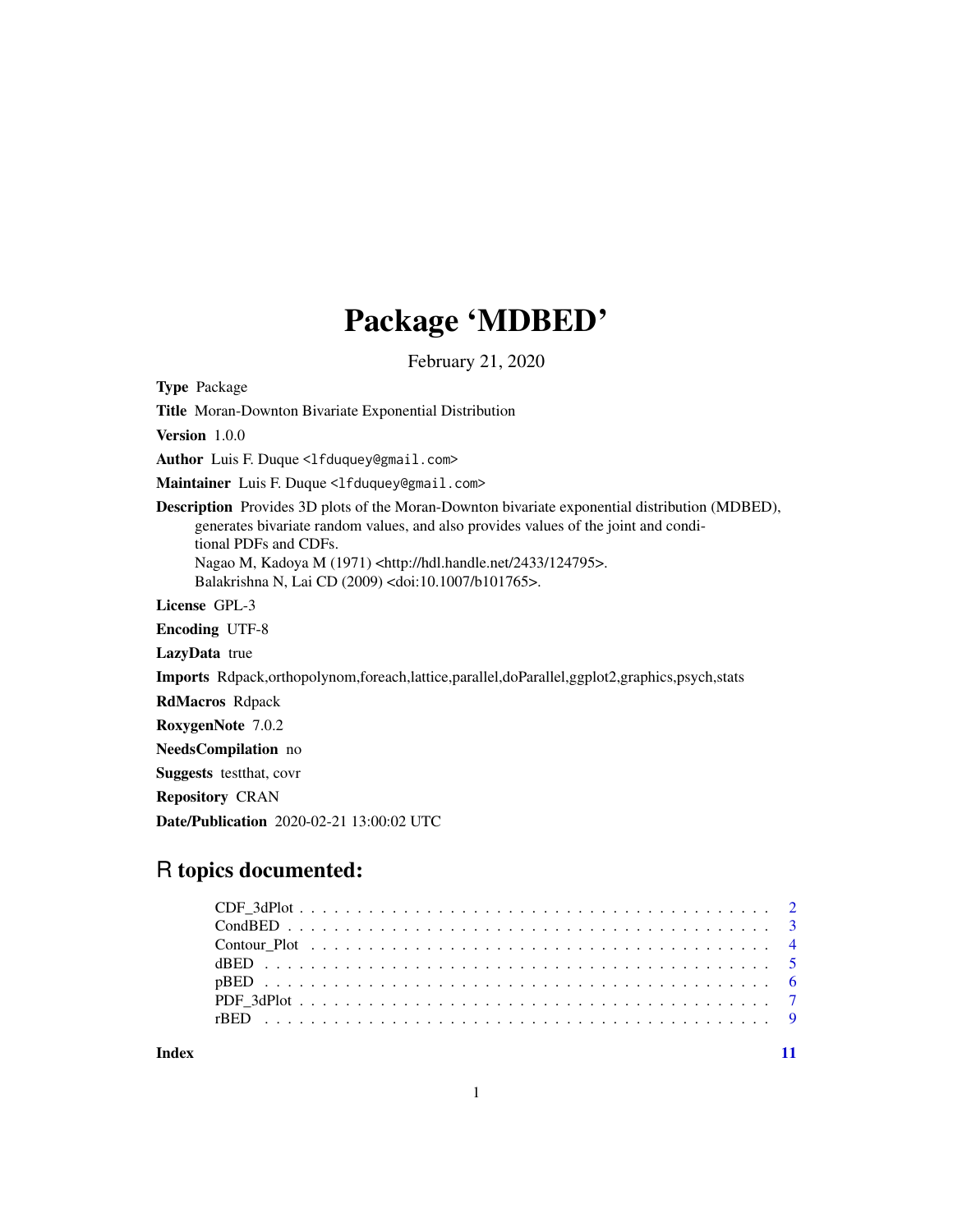<span id="page-1-0"></span>

# Description

This function builds a 3D plot of the joint CDF of the BED. The required inputs are the correlation coefficient and the scale parameters of the marginal distributions. This function also allows several characteristics of the plot to be set.

# Usage

```
CDF_3dPlot(
  rho,
 Betax,
 Betay,
  xlabel = "x",
 ylabel = "y",zlabel = "Joint CDF",
  title = "BED",
  angle = 45,
 GS = 0.5)
```
# Arguments

| rho    | Correlation coefficient between marginal distributions of x and y. |
|--------|--------------------------------------------------------------------|
| Betax  | Scale parameter of the marginal distribution of x.                 |
| Betay  | Scale parameter of the marginal distribution of y.                 |
| xlabel | Label of the x-axis.                                               |
| ylabel | Label of the y-axis.                                               |
| zlabel | Label of the z-axis.                                               |
| title  | Title of the figure.                                               |
| angle  | Angle of the 3D projection (Default value 45).                     |
| GS     | Grid spacing; value between 0 and 1 (Default value 0.5).           |

# Details

Based on the function [wireframe](#page-0-0) of the [lattice](#page-0-0) package.

#### Value

A 3D plot of the joint CDF of the BED is provided.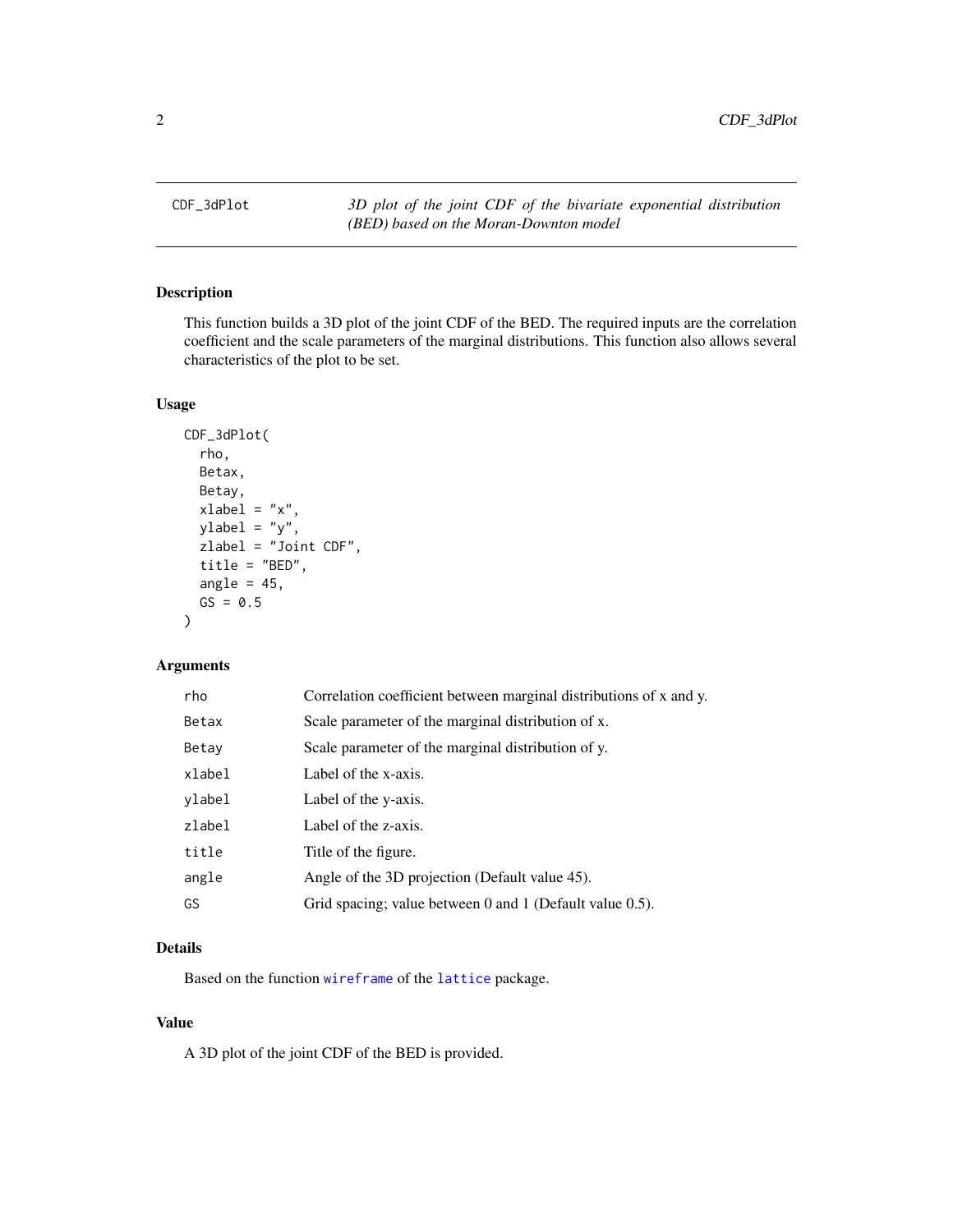#### <span id="page-2-0"></span>CondBED 3

#### Author(s)

Luis F. Duque <lfduquey@gmail.com> <l.f.duque-yaguache2@newcastle.ac.uk>

# Examples

CDF\_3dPlot(rho=0.85,Betax=1,Betay=1)

| CondBED | Conditional distribution of Y given $X=x$ of the bivariate exponential |
|---------|------------------------------------------------------------------------|
|         | distribution (BED) based on the Moran-Downton model                    |

#### Description

This function computes the conditional PDF and CDF of Y given  $X=x$  of the BED based on the equations of the conditional moments of the Moran-Downton model.

#### Usage

```
CondBED(rho,Betax,Betay,x)
```
#### Arguments

| rho   | Correlation coefficient between the marginal distributions of x and y. |
|-------|------------------------------------------------------------------------|
| Betax | Scale parameter of the marginal distribution of x.                     |
| Betav | Scale parameter of the marginal distribution of y.                     |
| x     | a value or vector of values of the marginal distribution of x.         |

### Details

This function computes the conditional PDF and CDF of Y given  $X=x$ . The conditional density is computed based on the conditional moments of the Moran-Downton model described in Eqs. 21 and 22 in Nagao and Kadoya (1971). The conditional CDF is computed via numerical integration of the conditional PDF based on the Riemann sum method.

#### Value

A list with a dataframe, named Conditional\_Statistics, and a sublist, named Condyx, is provided. Conditional\_Statistics contains the values of x with its conditional moments, and Condyx contains several dataframes with the values of the conditional PDF and CDF of each conditional distribution associated to each value of x. For each conditional distribution, the values of the conditional quantiles (yc) with its respective density values (fyx) and its associated cumulative conditional probability values (Fyx) are provided.The first dataframe of Condyx corresponds to the first value of x shown in Conditional\_Statistics, the second dataframe corresponds to the second value of x shown in Conditional\_Statistics and so on.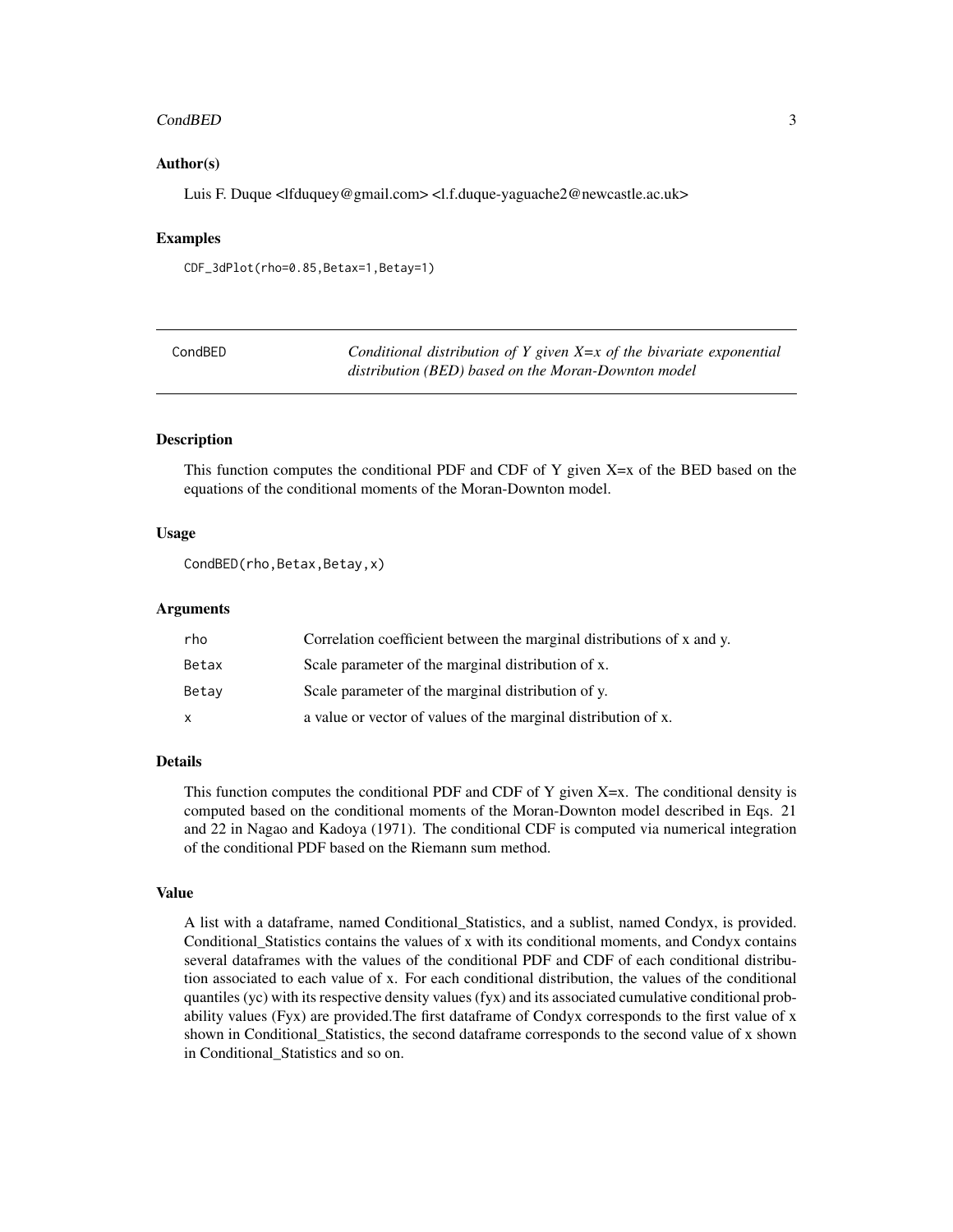#### <span id="page-3-0"></span>Author(s)

Luis F. Duque <lfduquey@gmail.com> <l.f.duque-yaguache2@newcastle.ac.uk>

#### References

Nagao M, Kadoya M (1971). "Two-variate Exponential Distribution and Its Numerical Table for Engineering Application." *Bulletin of the Disaster Prevention Research Institute*, 20(3), 34.

#### Examples

```
Data<-rBED(n=50,Betax=1,Betay=1,rho=0.85)
Conyx<-CondBED(rho=0.85,Betax=1,Betay=1,x=Data[,1])
```

| Contour Plot | Contour plot of the bivariate exponential distribution (BED) based on |
|--------------|-----------------------------------------------------------------------|
|              | the Moran-Downton model                                               |

#### Description

This function builds the contour plot of the BED. The required inputs are the correlation coefficient, the scale parameters of the marginal distributions, and the values of the cumulative joint probabilities associated to the contours (Default values 5%, 25%, 75%, and 95%). This function also allows pair of values to be plotted on the contour plot.

#### Usage

```
Contour_Plot(
  rho,
 Betax,
 Betay,
 Pr = c(5, 25, 75, 95),
  xlabel = "x",ylabel = y'',
  title = "BED",
 Rvalues = FALSE,
  n = 1000)
```
#### Arguments

| rho    | Correlation coefficient between marginal distributions of x and y.                                                                                       |
|--------|----------------------------------------------------------------------------------------------------------------------------------------------------------|
| Betax  | Scale parameter of the marginal distribution of x.                                                                                                       |
| Betav  | Scale parameter of the marginal distribution of y.                                                                                                       |
| Pr     | A value or vector of values specifing the cumulative joint probability associated<br>to the contour plot. Default values $5\%, 25\%, 75\%,$ and $95\%$ . |
| xlabel | Label of the x-axis.                                                                                                                                     |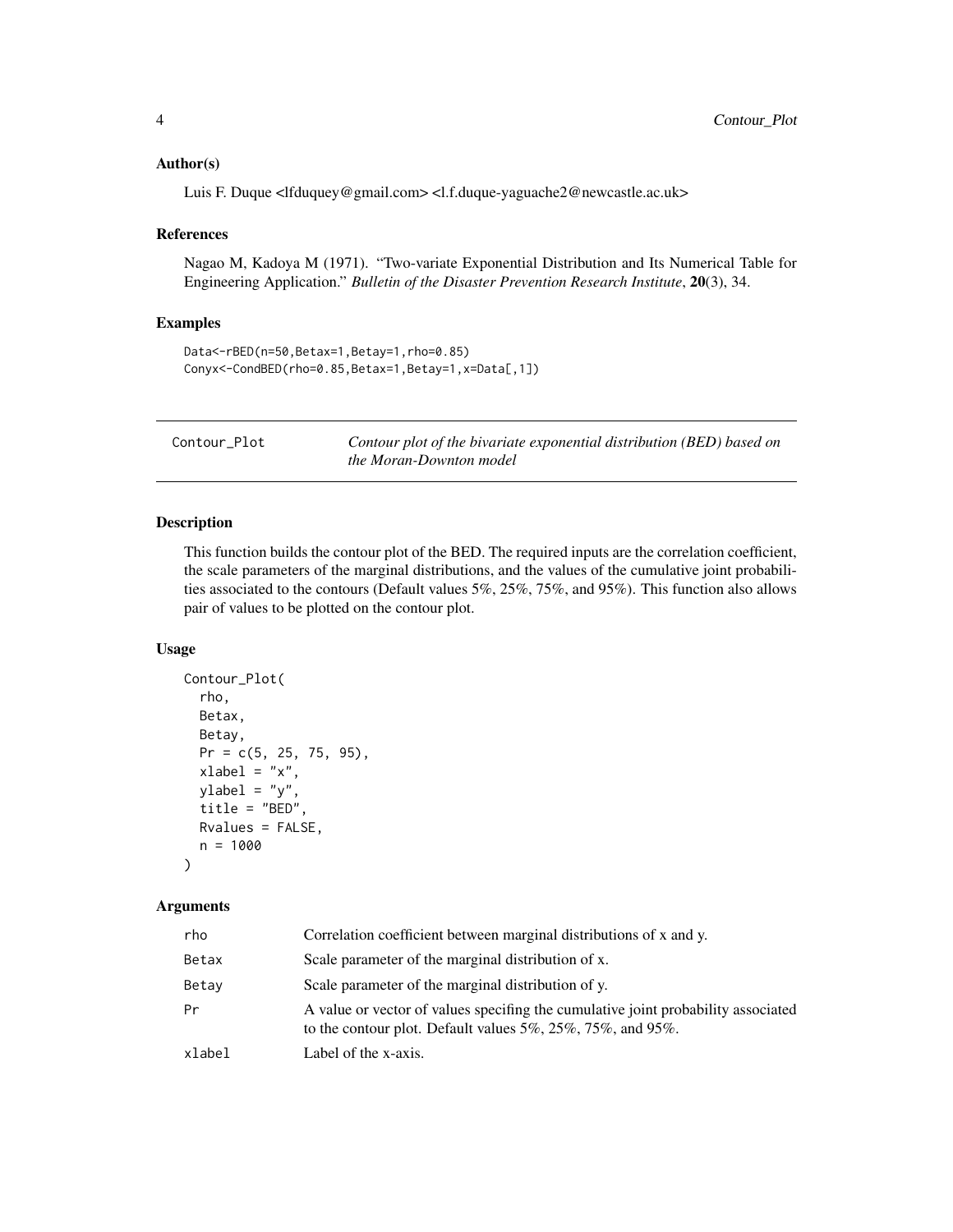<span id="page-4-0"></span>

| ylabel  | Label of the y-axis.                                                                                                                                                              |
|---------|-----------------------------------------------------------------------------------------------------------------------------------------------------------------------------------|
| title   | Title of the figure.                                                                                                                                                              |
| Rvalues | True or False variable (Optional). If TRUE is specified, pairs $(x,y)$ are plotted<br>on the contour plot. If FALSE is specifed, only the contours are plotted. Default<br>FALSE. |
| n       | Numbers of pairs $(x,y)$ to be plotted if Ryalues is specified as TRUE. Default<br>value $1000$ .                                                                                 |

# Value

The Contour plot of the BED is provided.

#### Author(s)

Luis F. Duque <lfduquey@gmail.com> <l.f.duque-yaguache2@newcastle.ac.uk>

#### Examples

Contour\_Plot(rho=0.5,Betax=1,Betay=1)

dBED *Joint density function of the bivariate exponential distribution (BED) based on the Moran-Downton model*

#### Description

Given the values of the parameters, this function provides the joint density value of the BED for a positive pair or pairs (x,y). The required inputs are the correlation coefficient, the scale parameters of the marginal distributions, and the pair/s (x,y).

#### Usage

```
dBED(rho,Betax,Betay,x,y)
```
#### Arguments

| rho   | Correlation coefficient between the marginal distributions of x and y.                                 |
|-------|--------------------------------------------------------------------------------------------------------|
| Betax | Scale parameter of the marginal distribution of x.                                                     |
| Betay | Scale parameter of the marginal distribution of y.                                                     |
| x     | A value or set of values (vector) of the marginal distribution of x. It must be the<br>same size of y. |
| у     | A value or set of values (vector) of the marginal distribution of y. It must be the<br>same size of x. |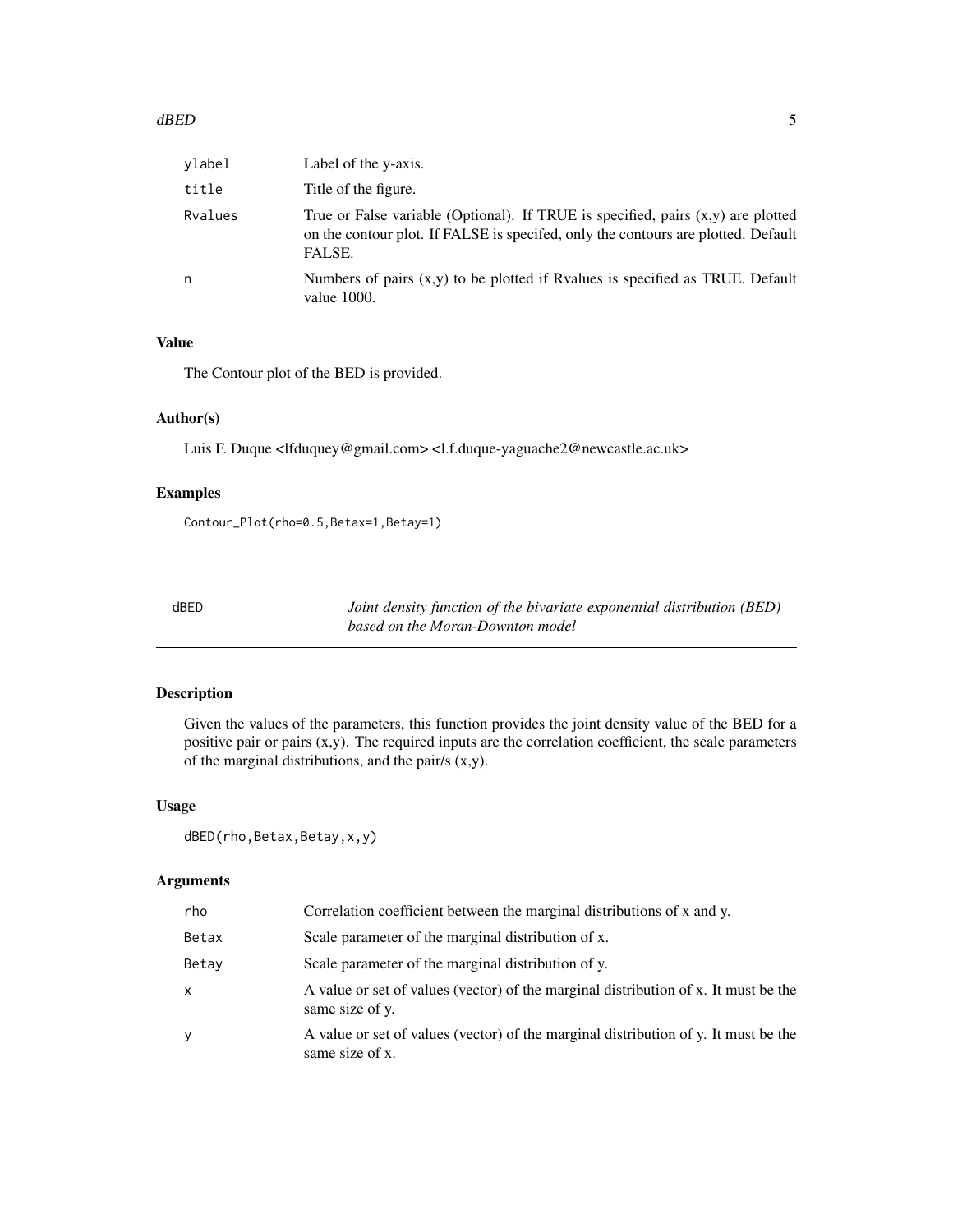<span id="page-5-0"></span>The values of the joint density function are computed based on Eq.18 described in Nagao and Kadoya (1971).

#### Value

The value of the joint PDF of the pair/s (x,y).

#### Note

The equation of the PDF is based on the Bessel function. Therefore, for very extreme values this function may reaches infinity. It might generate NA values.

#### Author(s)

Luis F. Duque <lfduquey@gmail.com> <l.f.duque-yaguache2@newcastle.ac.uk>

#### References

Nagao M, Kadoya M (1971). "Two-variate Exponential Distribution and Its Numerical Table for Engineering Application." *Bulletin of the Disaster Prevention Research Institute*, 20(3), 34.

#### Examples

dBED(rho=0.85,Betax=1,Betay=1,x=0.6,y=0.8)

pBED *Joint CDF of the bivariate exponential distribution (BED) based on the Moran-Downton model*

# Description

Given the values of the parameters, this function provides the value of the joint CDF of the BED for a positive pair or pairs (x,y). The required inputs are the correlation coefficient, the scale parameters of the marginal distributions, and the pair/s (x,y).

#### Usage

pBED(rho,Betax,Betay,x,y)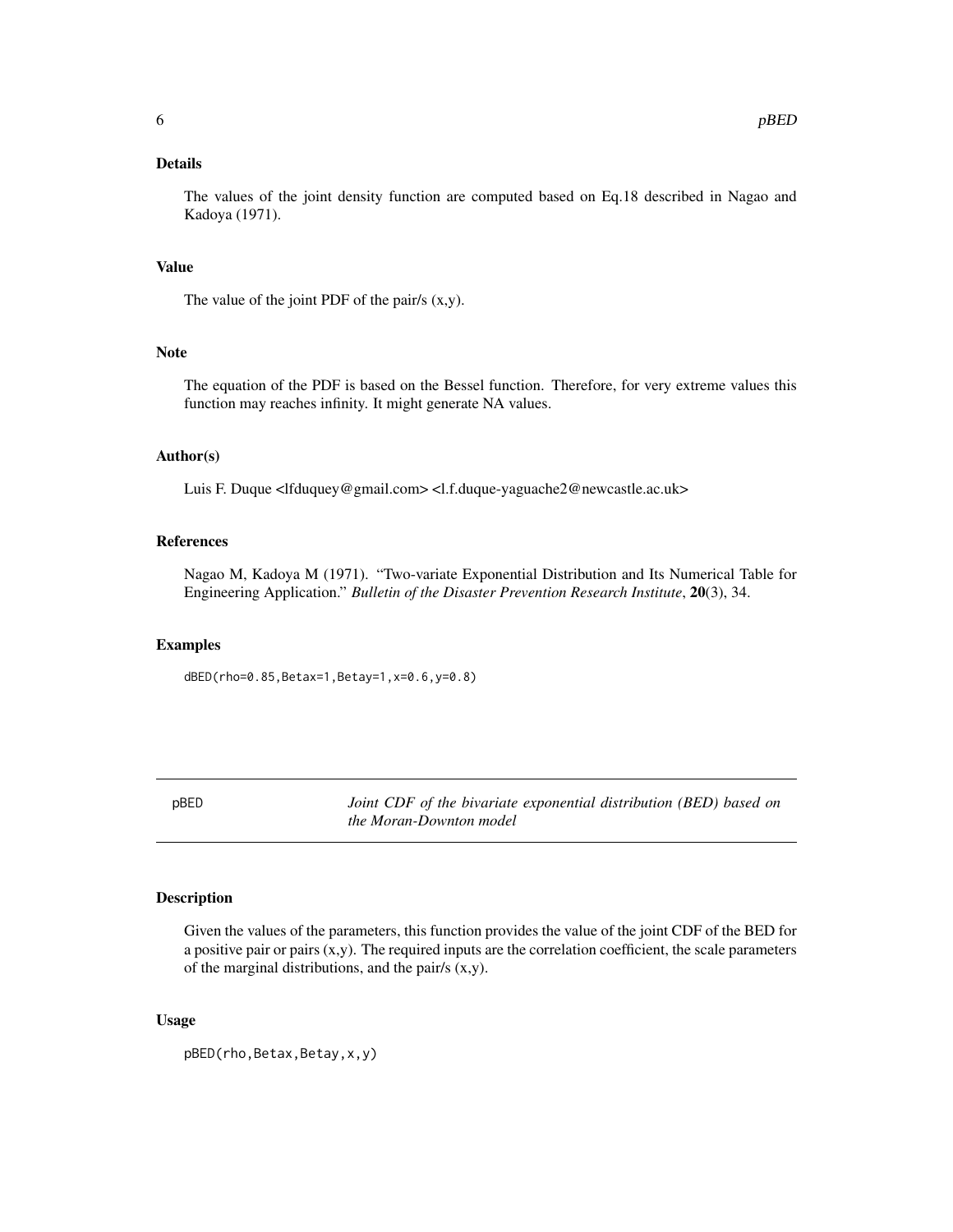# <span id="page-6-0"></span>PDF\_3dPlot 7

#### Arguments

| rho   | Correlation coefficient between the marginal distributions of x and y.                                 |
|-------|--------------------------------------------------------------------------------------------------------|
| Betax | Scale parameter of the marginal distribution of x.                                                     |
| Betay | Scale parameter of the marginal distribution of y.                                                     |
| x     | A value or set of values (vector) of the marginal distribution of x. It must be the<br>same size of y. |
| y     | A value or set of values (vector) of the marginal distribution of y. It must be the<br>same size of x. |

#### Details

The values of the joint density function are computed based on Eq.10.54 described in Balakrishna and Lai (2009).

# Value

The value of the joint CDF of the pair/s (x,y).

#### Author(s)

Luis F. Duque <lfduquey@gmail.com> <l.f.duque-yaguache2@newcastle.ac.uk>

# References

Balakrishna N, Lai CD (2009). *Continuous bivariate distributions*, Second edition. Springer Science \& Business Media, New York. ISBN 9780387096131, doi: [10.1007/b101765.](https://doi.org/10.1007/b101765)

#### Examples

pBED(rho=0.85,Betax=1,Betay=1, x=0.6,y=0.8)

| PDF 3dPlot | 3D plot of the joint PDF of the bivariate exponential distribution |
|------------|--------------------------------------------------------------------|
|            | (BED) based on the Moran-Downton model                             |

# Description

This function builds a 3D plot of the joint PDF of the BED. The required inputs are the correlation coefficient and the scale parameters of the marginal distributions. This function also allows several characteristics of the plot to be set.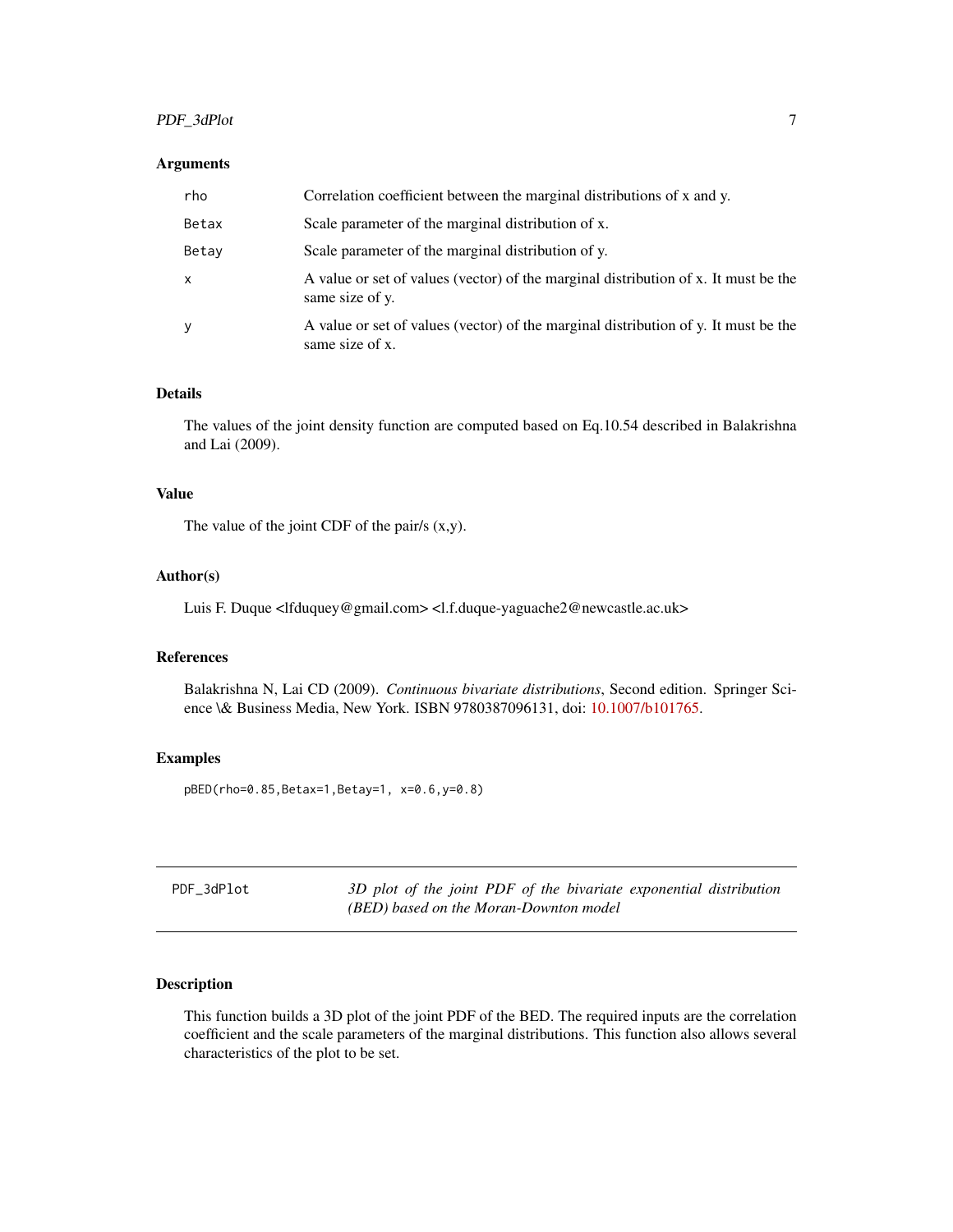# Usage

```
PDF_3dPlot(
  rho,
  Betax,
  Betay,
  xlabel = 'x'',ylabel = "y",zlabel = "Joint PDF",
  title = "BED",
  angle = -35,
  GS = 0.5\mathcal{L}
```
# Arguments

| rho    | Correlation coefficient between the marginals distributions of and y. |
|--------|-----------------------------------------------------------------------|
| Betax  | Scale parameter of the marginal distribution of x.                    |
| Betay  | Scale parameter of the marginal distribution of y.                    |
| xlabel | Label of the x-axis.                                                  |
| ylabel | Label of the y-axis.                                                  |
| zlabel | Label of the z-axis.                                                  |
| title  | Title of the figure.                                                  |
| angle  | Angle of the 3D projection.                                           |
| GS     | Grid spacing; value between $0$ and $1$ (Default value $0.5$ )        |

# Details

Based on the function [persp](#page-0-0) of the [graphics](#page-0-0) package.

# Value

A 3D plot of the joint PDF of the BED is provided.

# Author(s)

Luis F. Duque <lfduquey@gmail.com> <l.f.duque-yaguache2@newcastle.ac.uk>

# Examples

PDF\_3dPlot(rho=0.85,Betax=1,Betay=1)

<span id="page-7-0"></span>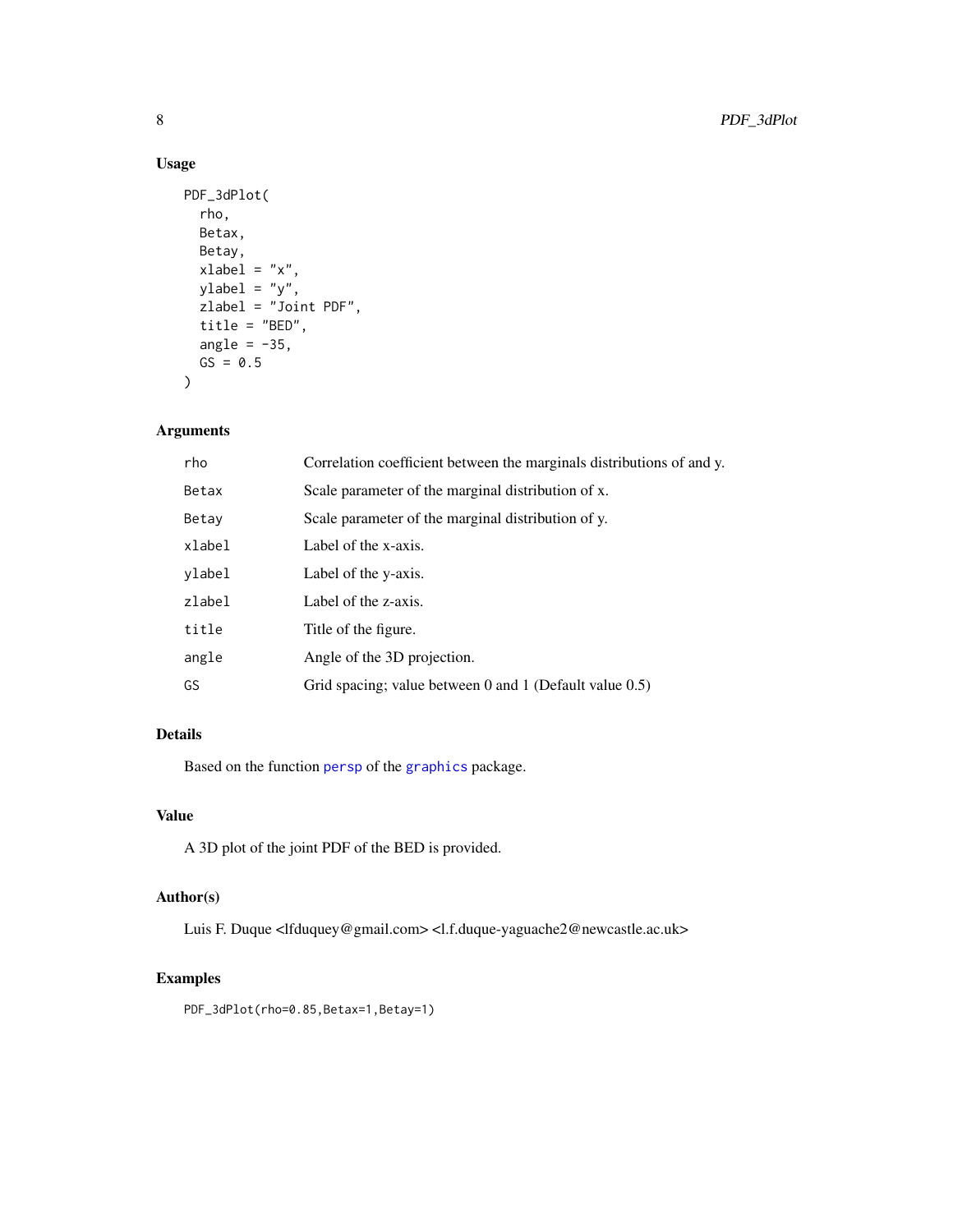<span id="page-8-1"></span><span id="page-8-0"></span>rBED *Bivariate generator of the bivariate exponential distribution (BED) based on the Moran-Downton model*

#### Description

This function generates jointly random values from the BED. The required inputs are the n values to be generated, the correlation coefficient, and the scale parameters of the marginal distributions.

#### Usage

rBED(rho,Betax,Betay,n)

# **Arguments**

| rho   | Correlation coefficient.                           |
|-------|----------------------------------------------------|
| Betax | Scale parameter of the marginal distribution of x. |
| Betay | Scale parameter of the marginal distribution of y. |
| n     | Number of random values to be generated.           |

## Details

The bivariate generator generates jointly exponential random values based on the conditional distribution of Y given X=x based on Eq.18 described in Nagao and Kadoya (1971). Thus, it first generates random values of X; then, the conditional moments associated with the values of x are computed. Finally, the random values of Y are obtained by drawing a random value from each conditional distribution associated with each value of x.

#### Value

A dataframe with n random values generated.

# Note

The equation of the conditional PDF used to generate the bivariate values is based on the Bessel function. Therefore, for very extreme values this function may reach infinity. It may generate NA values. The [rBED](#page-8-1) function is set to avoid this problem for values of n lower than 100000.

#### Author(s)

Luis F. Duque <lfduquey@gmail.com> <l.f.duque-yaguache2@newcastle.ac.uk>

#### References

Nagao M, Kadoya M (1971). "Two-variate Exponential Distribution and Its Numerical Table for Engineering Application." *Bulletin of the Disaster Prevention Research Institute*, 20(3), 34.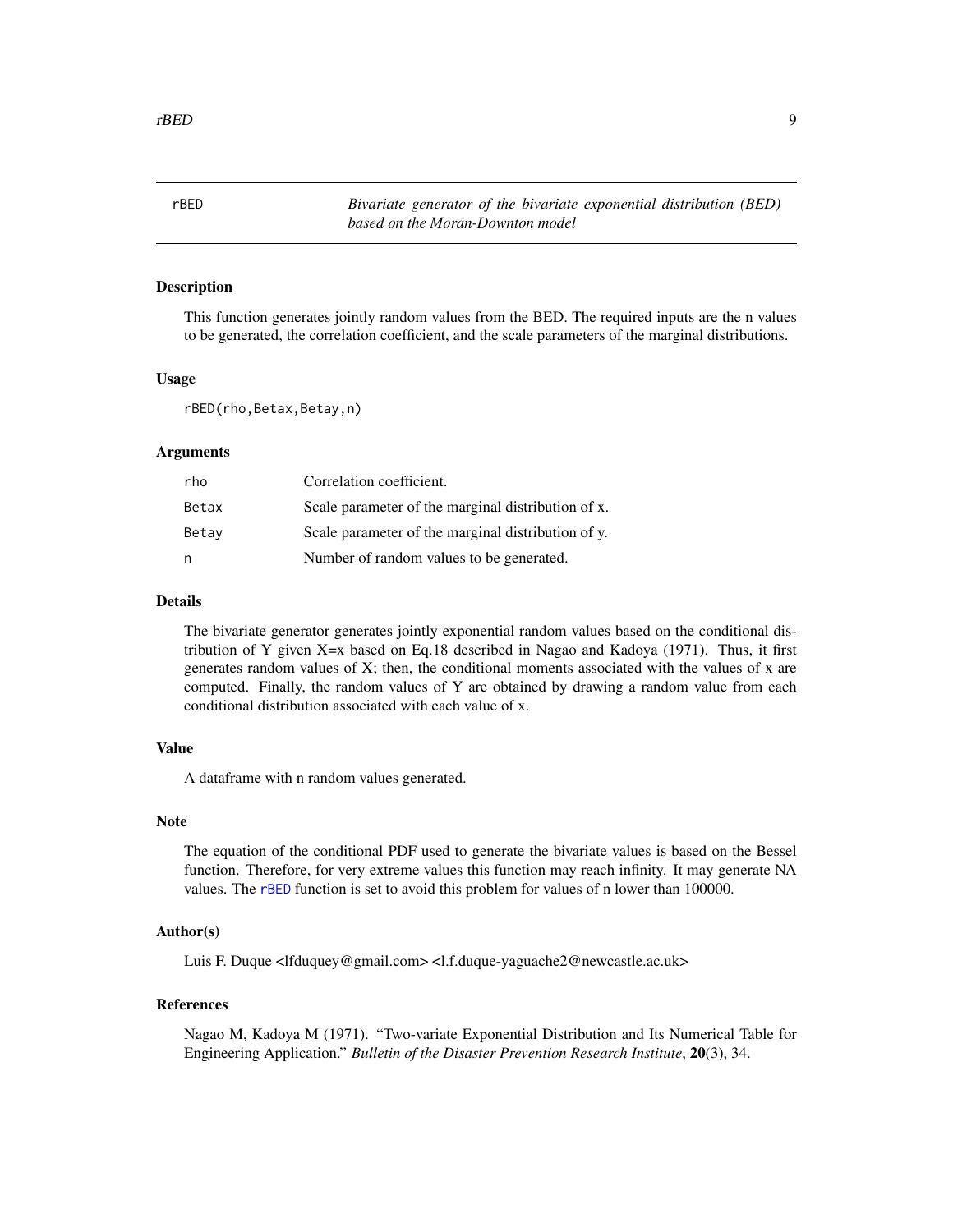# Examples

rBED(n=100,Betax=1,Betay=1,rho=0.85)